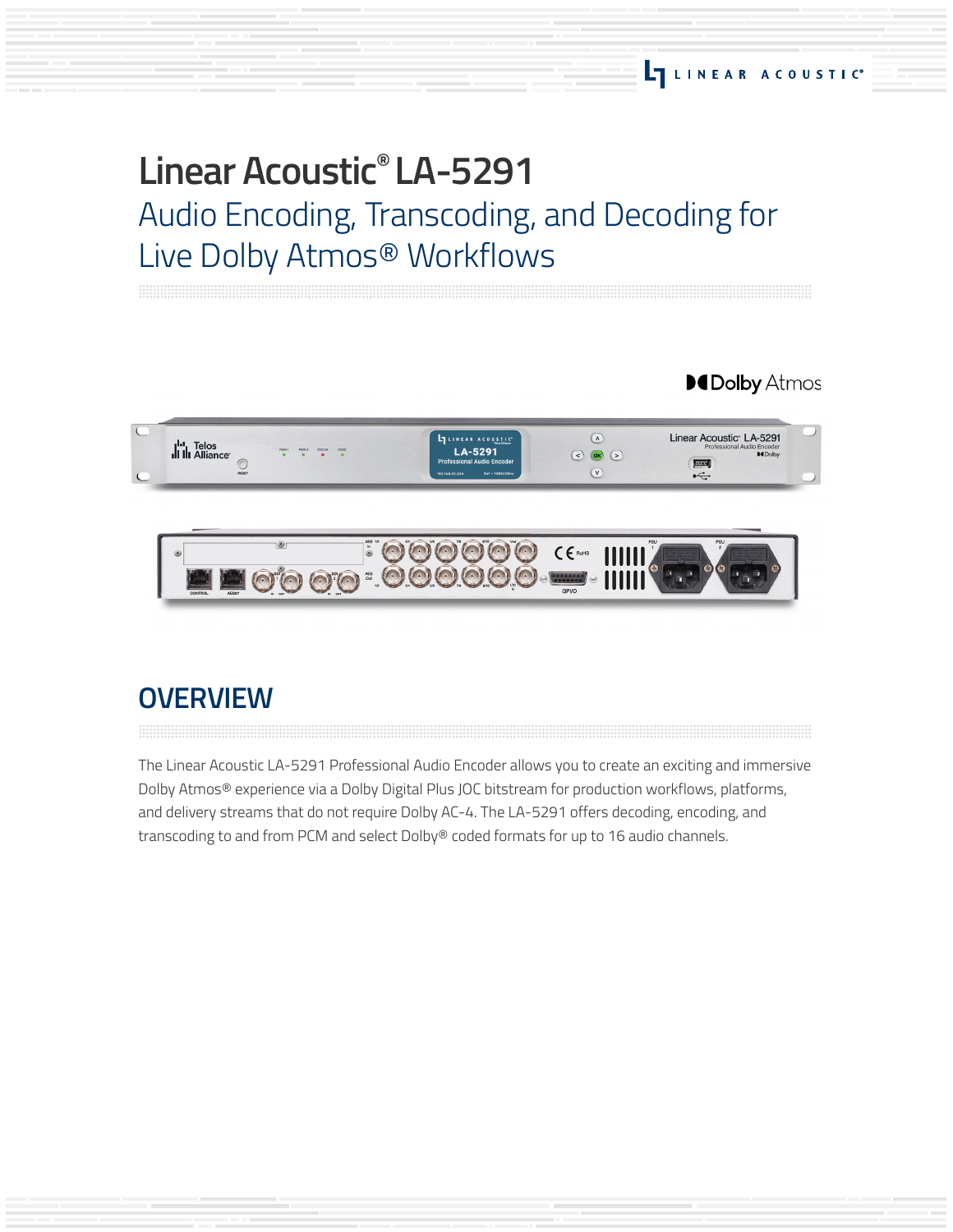# **FEATURES**

- Decoding from Dolby ED2 to PCM
- Transcoding from Dolby ED2 and Dolby E to Dolby Digital Plus and Dolby Digital Plus JOC
- Encoding PCM to Dolby Digital Plus, Dolby Digital Plus JOC, and Dolby ED2
- 3Gb/s HD/SD-SDI and AES-3 I/O
- AES67 I/O in support of SMPTE ST 2110-30 and -31 workflows
- Optional Quad-Link 3Gb/s SDI I/O for supporting 4K video workflows, or optional MADI I/O (mutually exclusive options)
- Dual internal redundant auto-ranging power supplies
- Browser-based remote control

# **IN DEPTH**

## Supporting Today's Dolby Atmos Workflows

While emerging standards such as ATSC 3.0 continue to advance and provide improved immersive audio for OTA broadcast, the amount of cinematic and live content produced in Dolby Atmos continues to grow as well reaching consumers via Blu-ray Disc, satellite, cable, and streaming services. The workflow required to create, transport, and deliver that content to viewers at home can be complex, requiring the ability to work with PCM, Dolby ED2, Dolby E, Dolby Digital Plus, and Dolby Digital Plus JOC formats tasks for which the LA-5291 was purpose-built.

### Equally at Home for Contribution and Distribution

The LA-5291 integrates well into remote and OB trucks for encoding multi-channel PCM audio into Dolby Digital Plus, Dolby Digital Plus JOC, or Dolby ED2 for distribution. Further downstream, it can transcode Dolby ED2 and Dolby E directly to Dolby Digital Plus and Dolby Digital Plus JOC, and can encode PCM to Dolby Digital Plus and Dolby Digital Plus JOC for final distribution.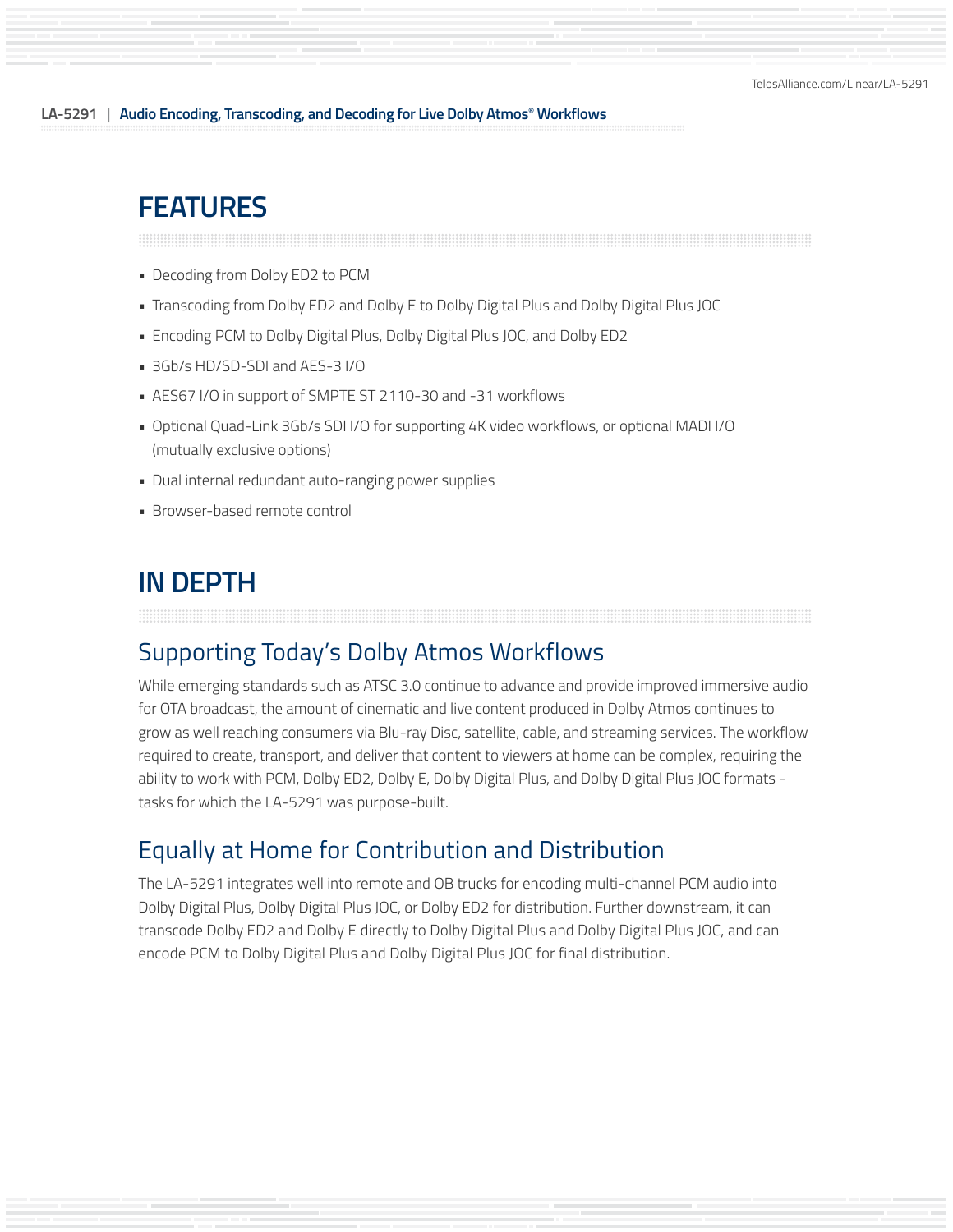#### **End-to-End Workflow**

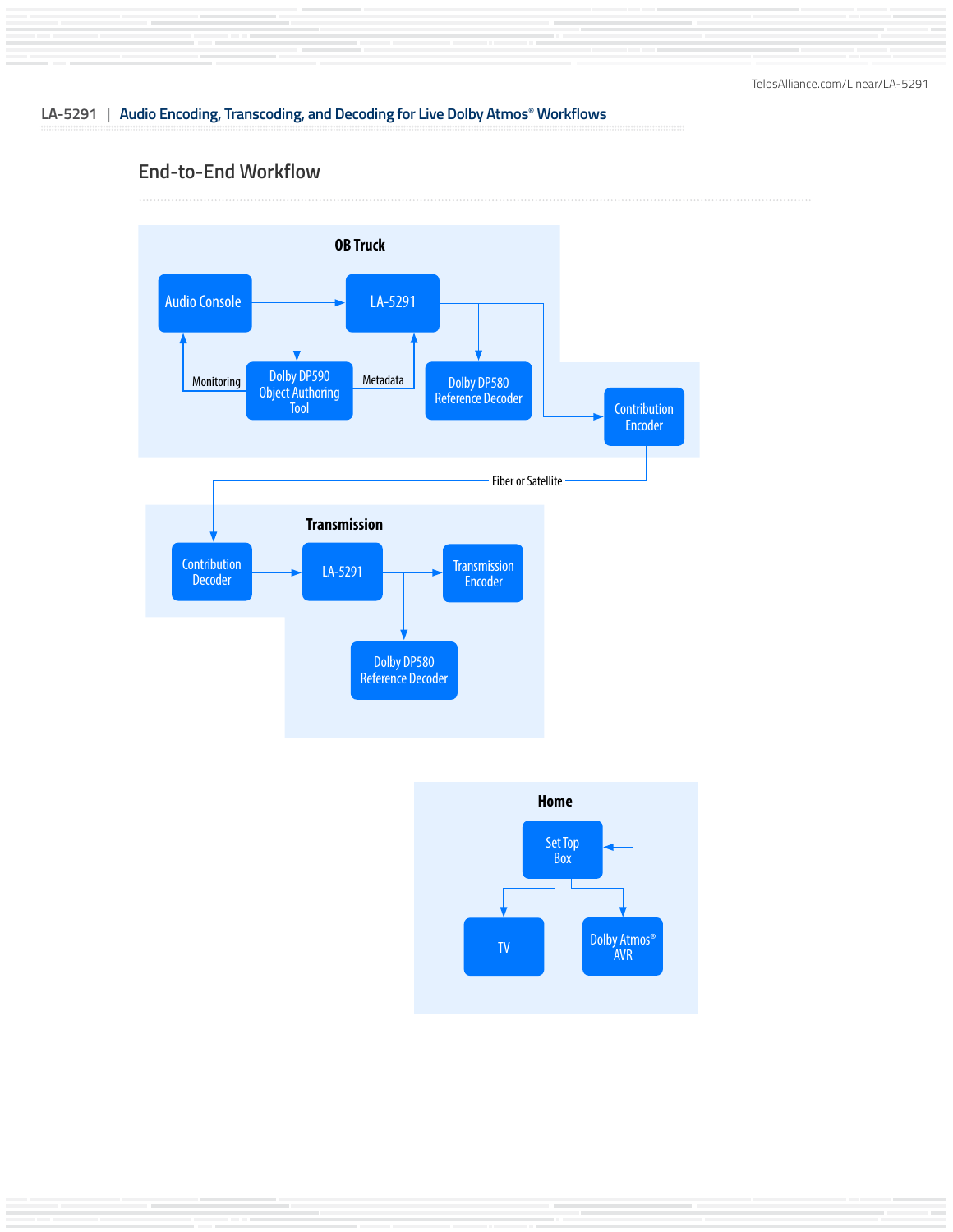

#### **OB Truck/Production Workflow**

### **Broadcast Center Decode / Insert / Encode**

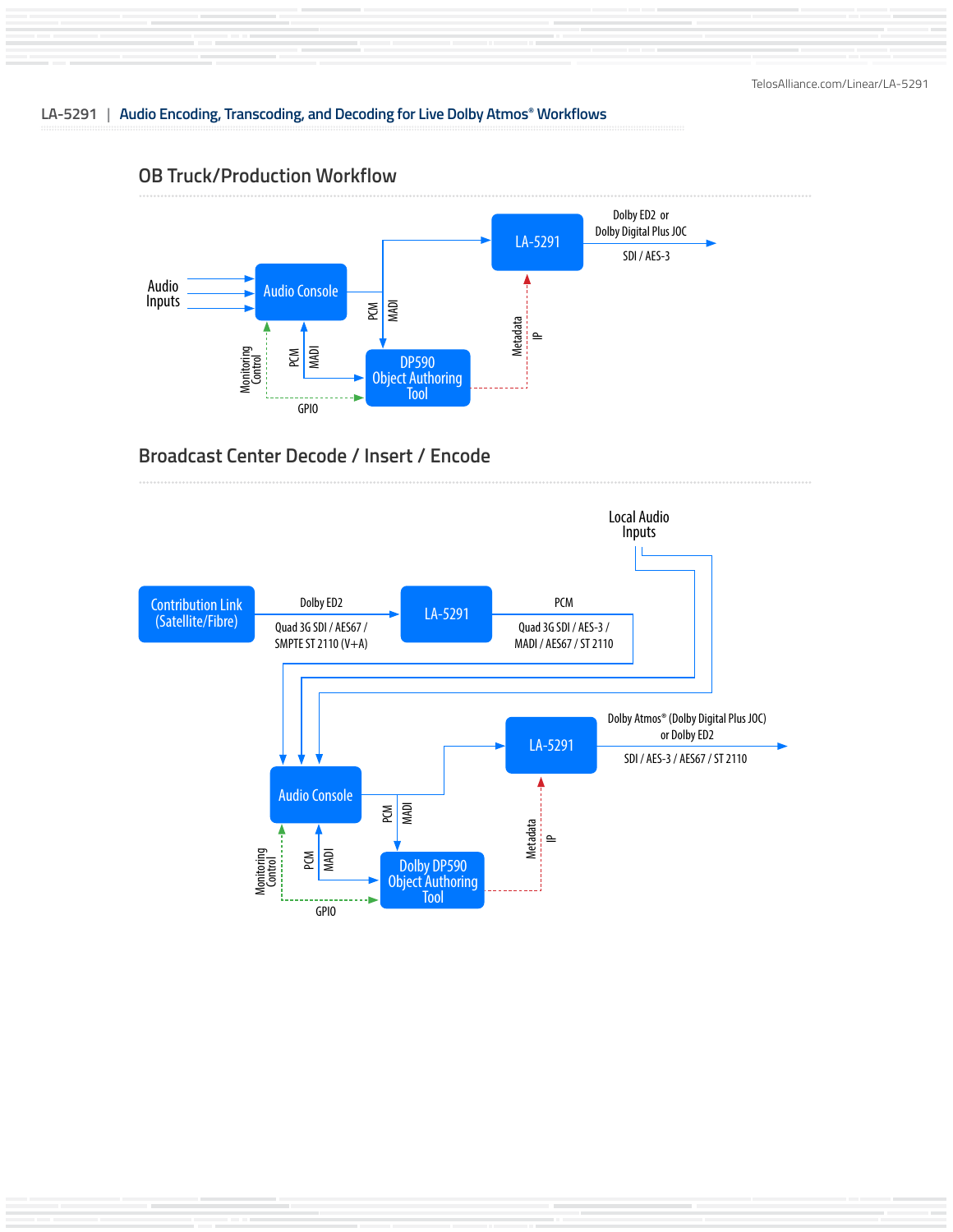# **SPECIFICATIONS**

## Decoding

• Decoding from Dolby ED2 to PCM

# **Transcoding**

• Transcodes Dolby ED2 and Dolby E to Dolby Digital Plus and Dolby Digital Plus JOC

# Encoding

• Encodes PCM to Dolby Digital Plus, Dolby Atmos (via Dolby Digital Plus JOC), and Dolby ED2

# 3G HD/SD-SDI I/O

- Two independent auto-sensing 3Gb/s HD/SD-SDI inputs (SMPTE ST 425-1, 292M, and 259M), up to 1080i/60/59.94/50Hz
- Optional Quad-Link 3Gb/s SDI for 4K workflows (mutually exclusive with MADI option)

# AES-3 I/O

• 5 stereo pairs via 75 Ohm BNC unbalanced female connectors, internally terminated; signal levels per SMPTE 276M/AES-3ID-2001

# AES67 I/O

• 16 channels of bi-directional AES67 I/O in support of SMPTE ST 2110-30 and -31 workflows

# MADI I/O

- Optional MADI I/O supports up to 16 channels for processing
- Passthrough and shuffling for up to 64 channels
- I/O via coax or optical SFP socket (SFP sold separately)
- MADI option mutually exclusive with Quad-Link SDI option

### Reference

• 48kHz reference via SDI, PTP, AES-3, internal clock (standalone use only), or MADI (when MADI option is installed)

• Vref